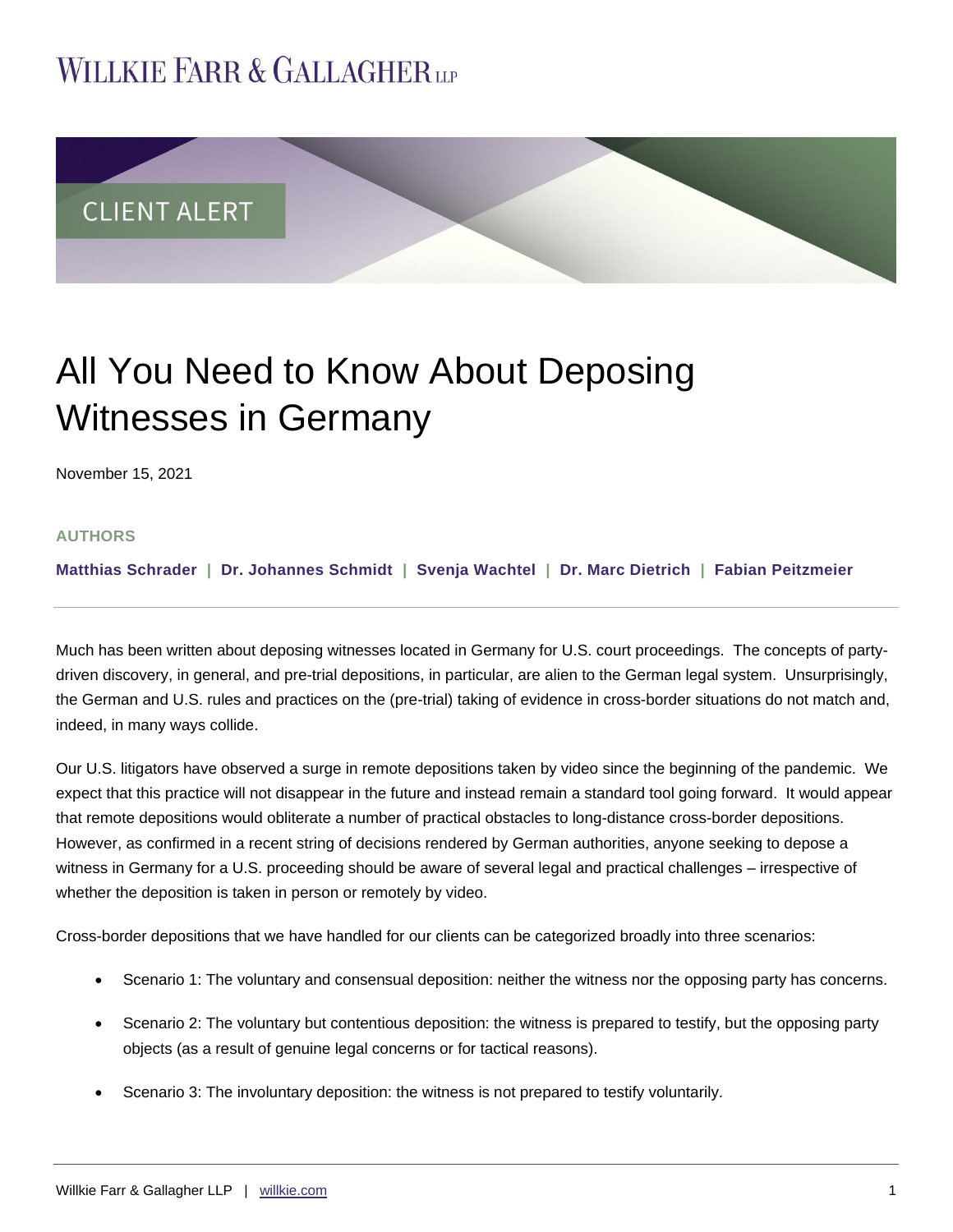Below, we will address each scenario, point out the typical challenges and offer suggestions on how to navigate the issues.

## **1. Scenario 1: The Voluntary and Consensual Deposition**

If the witness is willing to testify and the parties are in agreement about the procedure, they enjoy the greatest freedom in making the deposition work in their preferred and least cumbersome fashion, including by way of a remote deposition of a witness located in Germany. In practice, in these situations, parties increasingly choose to forgo the strict procedure prescribed for the taking of evidence abroad set forth in the Hague Convention of March 18, 1970 on the Taking of Evidence Abroad in Civil or Commercial Matters (the "**Hague Convention**"). The Hague Convention establishes a formalized process for ensuring that witness testimony for use in one member state can be obtained in another member state. Germany and the United States are both signatories of the Hague Convention.

Traditionally, U.S. courts do not insist that parties observe the procedure set forth in the Hague Convention in a crossborder setting. The U.S. Supreme Court has confirmed, in its 1987 Aerospatiale decision, that the Hague Convention provides optional procedures for obtaining evidence abroad. Accordingly, U.S. courts will accept evidence discovered under the applicable U.S. procedural rules, in particular if obtained under party agreement. By design, depositions in the pretrial-discovery phase are to be conducted by the parties without interference by the court unless a contentious issue between the parties requires the court to intervene.<sup>1</sup> The U.S. court will not take part in the deposition or question the witness. Obtaining witness testimony in an "informal" deposition in a private setting, i.e*.*, without involving German courts, is thus a viable option from the U.S. perspective.

However, parties contemplating to circumvent the Hague Convention should also consider the German perspective.

## **a. "Informal" Depositions in Germany: Are They Legal?**

From the German perspective, the issue of whether privately conducted "informal" depositions in Germany are legal – or, to the contrary, amount to as much as a criminal offense – is not settled. The German government, in communications to U.S. authorities and courts in the 1980s and 1990s, expressed the view that taking depositions in Germany outside of the framework of the Hague Convention violates Germany's sovereignty. This view is not uncontested in Germany. Some German scholars point out that there is no clear rule in public international law to the effect that privately conducted depositions or questioning of witnesses constitutes violations of a country's sovereignty.

Even if a private, informal deposition in Germany for a U.S. proceeding were to violate German sovereignty, there are no immediate consequences attached to such a violation. Germany has not adopted a blocking statute prohibiting depositions for use in the United States (or any other country). A few authors have raised the question whether taking a

Fed. R. Civ. P. 28(b) governs the taking of depositions in a foreign country.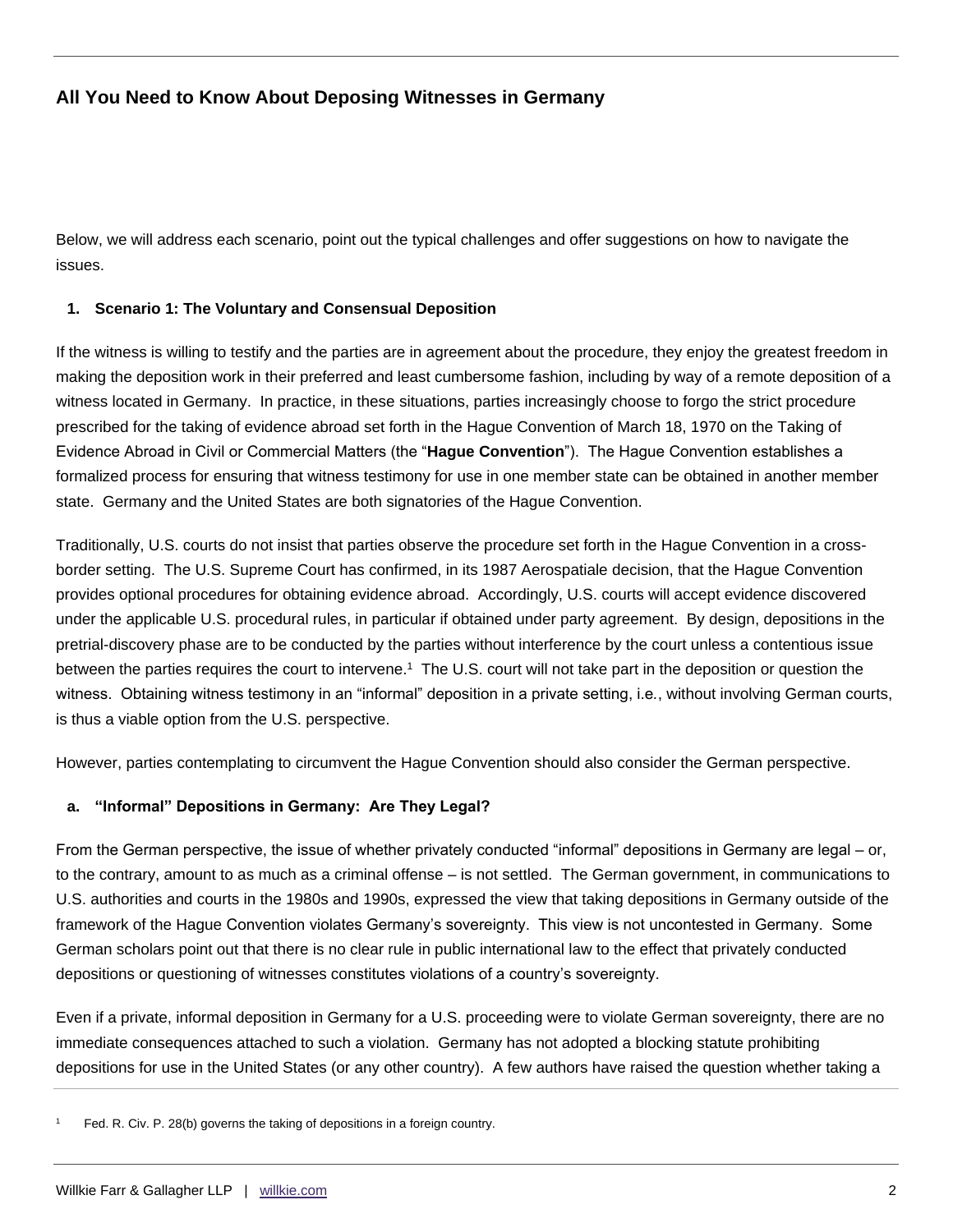deposition might constitute a criminal offense under German criminal statutes (fraudulent exercise of public office, which is punishable with a monetary fine or imprisonment of up to two years). The overwhelming view, however, is that the mere questioning of a witness on a voluntary basis in a private setting is not an exercise of public office and, thus, does not violate any criminal statute. We are not aware that any criminal investigations were ever initiated against participants in a deposition in Germany for use in a U.S. proceeding.

When deciding whether to conduct private depositions in Germany, the parties should also consider whether the judgment needs to be enforced in Germany. A German court might find that a U.S. judgment that is based on evidence obtained through a private, informal deposition in Germany was obtained by breaching Germany's sovereignty and refuse recognition and enforcement in Germany.

#### **b. Administration of an Oath**

In a U.S. deposition, witnesses usually testify under oath. The oath is administered by the court reporter present at the deposition. In Germany, administering an oath is considered an official act that only certain public servants may administer, in particular judges and notaries. Some commentators suggest that the administration of an oath by a court reporter to a deponent in Germany constitutes the crime of fraudulent exercise of a public office. While this question is not yet fully settled, persons – irrespective of their physical location – who are not authorized to do so under German law should best refrain from administering an oath to a person located in Germany, including by video.

The easiest solution to avoid this issue is to stipulate that the witness may testify without taking an oath.

If such a stipulation is not possible, parties may ask a German notary to administer the oath. Pursuant to Sec. 22 of the Federal Code of Notaries, notaries shall be responsible for the administration of oaths if an oath is necessary under the law of a foreign state. In practice, the notary will administer an oath that the witness swears to tell the truth during the specified deposition. The notary then will record this oath in a public document to be signed by the witness. The notary should best be contacted a few days ahead of the deposition so that he can prepare the paperwork. Unless required by the applicable procedural rules in the United States, the notary does not need to be present during the deposition.

Parties should be aware that German notaries are generally limited to practicing within the area in which they maintain their office, which reflects the jurisdictional limits of the competent Local Court (*Amtsgericht*). Also, notary fees may be an issue. German notaries are required by law to charge statutory fees. The fees are based on the value of the matter. In a litigation setting, a notary may equate the value of the matter with the amount in dispute. In multi-million dollar litigations, the administration of the oath thus may carry a surprisingly large bill. If the value of the matter cannot be reasonably assessed, the notary will usually apply the statutory default value, which leads to negligible fees. Since there is little to no precedent, this issue of notary fees should be discussed beforehand among the parties and with the notary.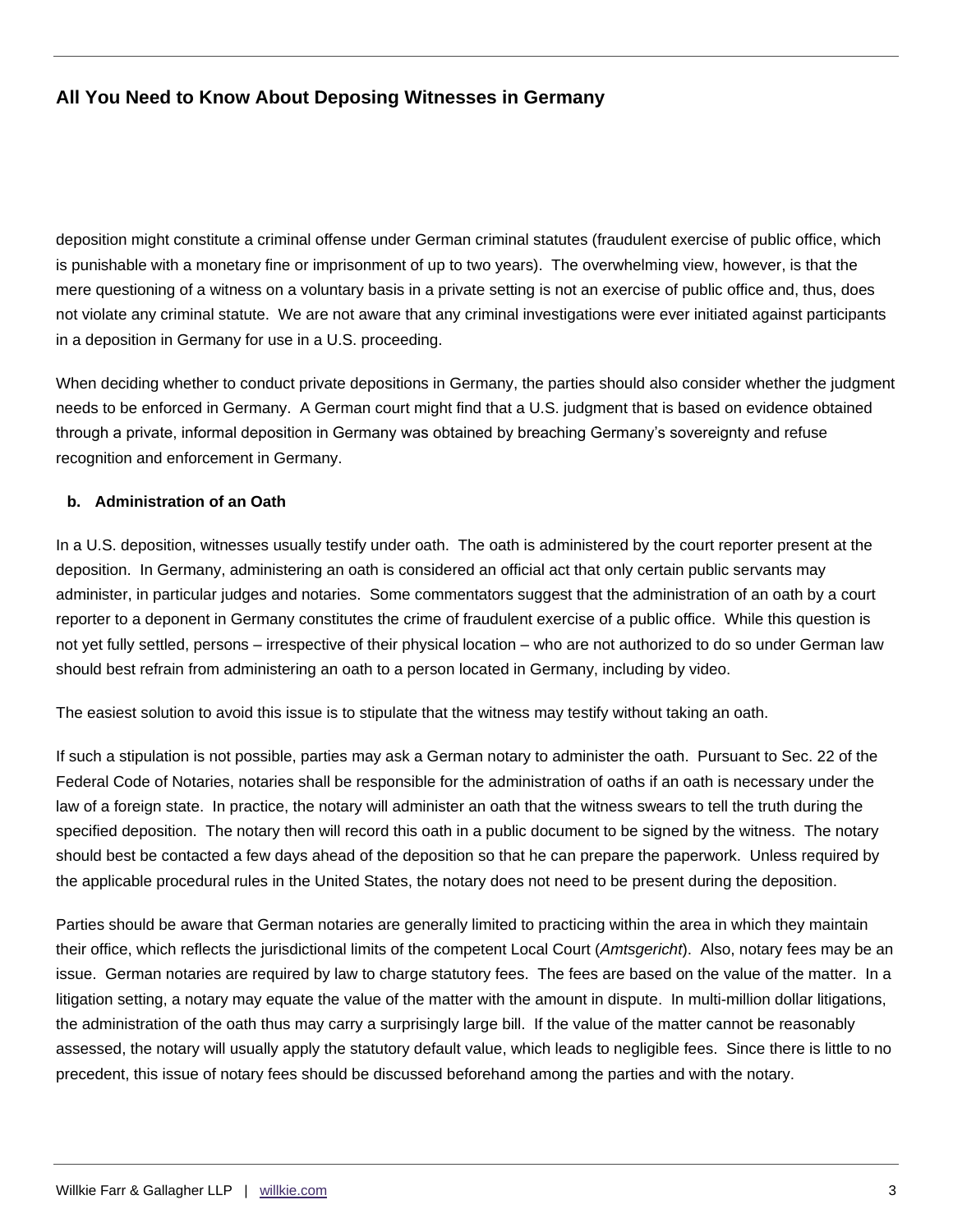## **2. Scenario 2: The Voluntary but Contentious Deposition**

If the witness is willing to testify, but the opposing party does not agree to the private, "informal" deposition discussed in the previous section, there are three established routes:

- a deposition by a consular officer in the U.S. Consulate General in Frankfurt;
- a deposition by court-appointed commissioner pursuant to Art. 17 of the Hague Convention; or
- a deposition by a German judge via judicial assistance pursuant to Arts. 9 and 10 of the Hague Convention, which will be discussed in more detail below in section 3.

## **a. Deposition by a Consular Officer in the U.S. Consulate General in Frankfurt**

Pursuant to Arts. 15 and 16 of the Hague Convention and diplomatic notes exchanged between Germany and the United States, a deposition may also be carried out by a diplomatic or consular officer of either country who is stationed in the other country. The deponent may be a U.S. or non-U.S. citizen resident in Germany (including German nationals). The testimony must be provided voluntarily, without coercion or threat of future sanctions. If these requirements are fulfilled, Germany will not regard the questioning of a witness as a breach of its sovereignty.

According to the U.S. Diplomatic Mission in Germany,<sup>2</sup> depositions may be taken on notice or by issuance of a commission by a U.S. court to a consular officer. Depositions may only be taken at the U.S. Consulate General in Frankfurt am Main. Counsel to the requesting party will contact the U.S. consulate to arrange for the deposition. The required documents need to be provided to the consular section of the respective embassy or consulate at least six weeks prior to the deposition. The U.S. Embassy in Berlin will notify the German Ministry of Justice.

The mode of questioning will be controlled by the consular officer attending the deposition; it is not governed by German procedural law. Therefore, a U.S.-style deposition under oath is possible when pursuing the consular route. The oath may be administered only by a U.S. consular officer. The parties to the dispute will be required to bring their own court reporter and translator, if necessary.

## **b. Deposition by a Court-Appointed Commissioner**

Pursuant to Art. 17 of the Hague Convention, depositions in Germany may also be conducted by a commissioner appointed by the competent German authority. In practice, the U.S. court issues a letter of request to the German Central

<sup>&</sup>lt;sup>2</sup> Further information can be found on the website of the U.S. Embassy & Consulates in German[y here](https://de.usembassy.gov/judicial-assistance/) and the U.S. Department of State – Bureau of Consular Affairs [here.](https://travel.state.gov/content/travel/en/legal/Judicial-Assistance-Country-Information/Germany.html)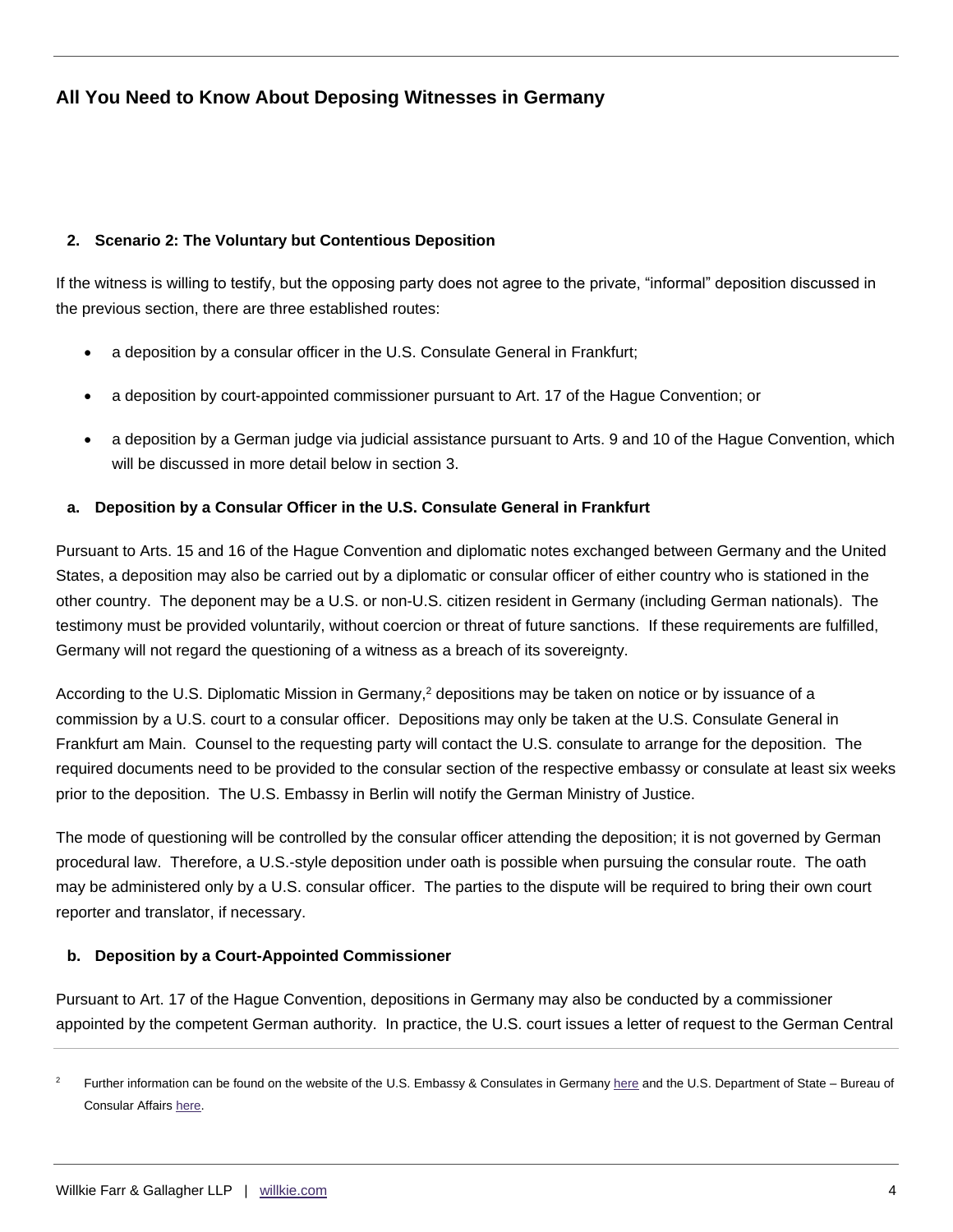Authority for the state in which the deponent is situated requesting that the German authority appoint a commissioner. $3$ The German Central Authority will then decide if and under which conditions a deposition may be conducted. Parties should keep in mind that this process will likely take between one and two months.

Recently, the Higher Regional Court Düsseldorf, the Ministry of Justice of Rhineland-Palatinate and the Higher Regional Court of Munich, each acting as Central Authority for its respective state, specified the conditions under which a remote deposition via video conference by a commissioner would be possible in Germany.

The Central Authorities all stressed that the commissioner must be a neutral person who is independent of the parties to ensure that the process of taking the evidence is conducted in a neutral, non-adversarial manner. The parties and their representatives were allowed to attend the depositions. The Central Authorities further required that a judge of the Local Court (*Amtsgericht*) be granted the opportunity to attend the deposition or to dial into it if the deposition were taken by video. To this end, the German Central Authorities asked that the parties commission a German translator and that they liaise with the German Local Court judge ahead of the deposition.

The Central Authorities allowed that the witnesses testify under oath, and that the testimony be recorded in writing by a court reporter. The Central Authorities did, however, prohibit any audio or video recording of the deposition. They further expressly prohibited any cross-examination or exploratory questions outside the scope of the specified topics. According to the Central Authorities, such questioning is contrary to German law and may not be authorized. The commissioner conducting the deposition may allow the parties to ask questions within these boundaries.

Conducting a fully-fledged U.S.-style deposition in Germany within this framework is impossible. Indeed, some U.S. courts considered the taking of witness testimony under those restrictions unfair to the deposing party and refused to issue a request to the German Central Authority, finding the means provided under the Hague Convention insufficient.<sup>4</sup> Still, the U.S. Supreme Court has instructed federal courts to employ a case-by-case analysis to determine whether the Hague Convention is an appropriate tool for gathering evidence in a given proceeding.<sup>5</sup>

- Each state in Germany has its own Central Authority. The list of all Central Authorities of the respective states can be found [here.](https://assets.hcch.net/docs/569686ff-fc1e-4093-8ab5-f753987d83d3.pdf)
- <sup>4</sup> *See e.g., Fraunhofer-Gesellschaft Zur Förderung der Angewandten Forschung E.V . v. Sirus XM Radio Inc.,* 2021 U.S. Dist. LEXIS 42648, \*6-7 (D. Del. March 8, 2021) (denying Plaintiff's amended Application for the Issuance of a Letter of Request for International Judicial Assistance in the Appointment of Commissioners Pursuant to the Hague Convention and finding that "[t]o the extent that depositions under the Hague Convention are not of the same scope as they would be in the U.S., courts have required the depositions go forward in the U.S. or in accordance with U.S. procedures in lieu of pursuing the depositions under the Hague Convention.") (citing similar cases); *Work v. Bier,* 106 F.R.D. 45, 56-57 (D.D.C. May 2, 1985) (stating that depositions occurring at the Embassy in Germany must be "of the same scope as if they were occurring here in the United States" and, to the extent that was not possible, defendants would be required to appear in the U.S. for deposition).
- <sup>5</sup> *See Fraunhofer* 2021 U.S. Dist. LEXIS 42648 at \*4*; see also, In re Urethane Antitrust Litig.*, 267 F.R.D. 361, 367 (D. Kan. 2010) (granting Plaintiffs' motion for the issuance of letters of request and granting Defendants' request to include additional special procedural requests, even though the "court believes it is probably futile to ask the German courts to permit the parties to cross-examine the witnesses.")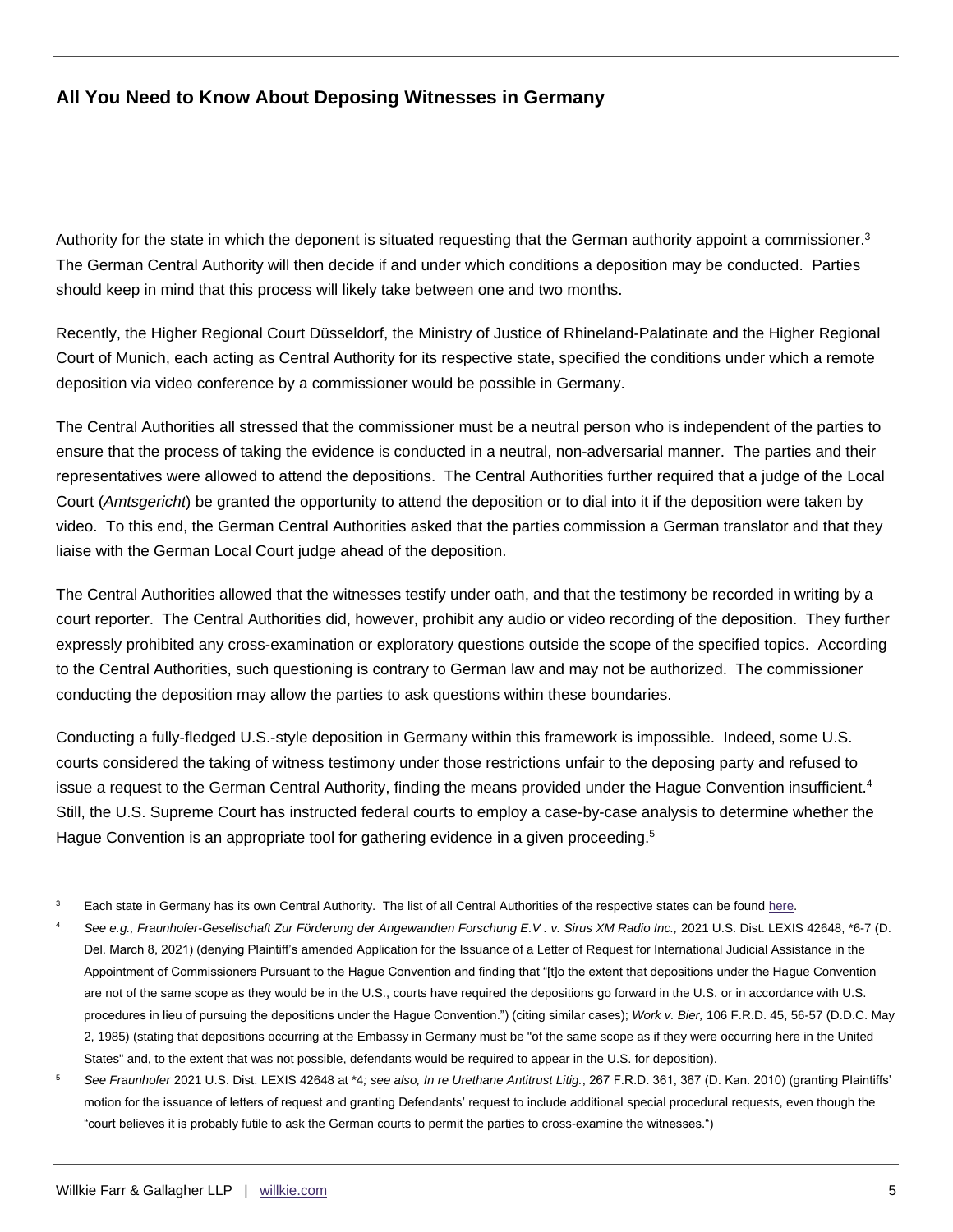#### **3. Scenario 3: The Involuntary Deposition**

If the witness is not willing to testify voluntarily, the parties to the U.S. proceedings will be required to take the route of judicial assistance via Arts. 9 and 10 of the Hague Convention. Art. 10 of the Hague Convention requires the requested authority to apply the same measures of compulsion as it would have in domestic proceedings. In practice, this results in the witness being questioned by a German judge in a German courtroom in line with German rules of civil procedure, with the opportunity for the parties to also pose questions.

In practice, the parties will primarily pursue this route if the deponent is not subject to the control of either party and possesses valuable information that is relevant to the case. If a deponent is subject to party control but resists a deposition, the controlling party may be sanctioned by the U.S. court for not making the witness available.

Under the Hague Convention, a formal letter of request must be sent from the U.S. court to the German Central Authority requesting a German court to question the witness. This formal request should follow the criteria specified in Arts. 1, 3, and 4 of the Hague Convention, including that the request must be made in German or accompanied by a German translation. The Central Authority must approve the request and will then instruct the competent German Local Court that will ultimately carry out the deposition. In our experience it is advisable to include a summary of the relevant facts of the case, the topics to be covered with the witness and also a comprehensive list of specific questions that the German judge should pose. This avoids leaving it up to the German judge to identify the questions that the judge finds relevant to the case, a determination that the judge may make under the influence of his German law training and experience. The Central Authorities may impose certain restrictions and conditions on the conduct of the questioning.

Subject to any restrictions and conditions imposed by the Central Authorities, the Local Court judge tasked with conducting the deposition has some discretion on how to conduct the questioning, in particular with respect to the extent the judge will allow questioning by attorneys and the type of questions (e.g., open-ended vs. leading). It is likely that the German judge will conduct the primary questioning of the witness in a manner similar to German civil procedure, which is a relevancy-driven to-the-point approach. Follow-up questions by the parties will be permitted but parties should not expect to be allowed to conduct U.S.-style cross-examination.

The German court will provide only a non-verbatim transcript of the witness's testimony summarizing the testimony in the judge's words. However, the Central Authority or the judge will likely allow a verbatim transcript if the parties arranged for a court reporter. Similarly, the parties are typically free to bring a translator. As German trials may not be videotaped, German courts and authorities have generally adopted the stance that video-recording a deposition for U.S. proceedings is not permissible. However, there are also precedents allowing the questioning to be audio recorded.